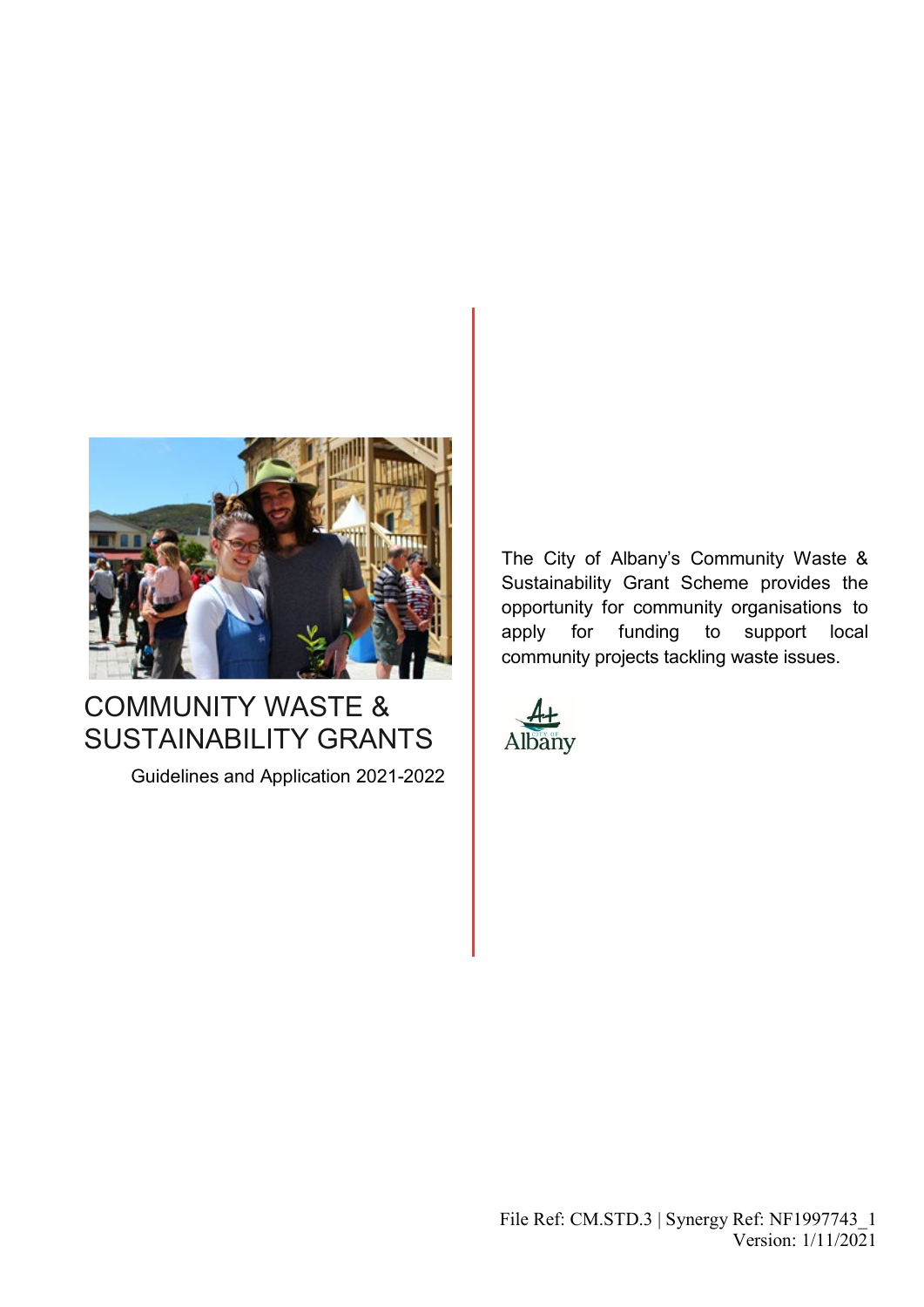## **Community Waste & Sustainability Grant Scheme**

The City of Albany's Community Waste & Sustainability Grant Scheme provides the opportunity for community organisations to apply for funding to support local community projects tackling waste issues. Applications for up to \$2000 are invited for activities taking place between 1 July and 30 June 2022. Applications will be open until the scheme is fully subscribed.

Before submitting an application for funding, please ensure you have carefully read all details contained in these guidelines. You must also discuss your proposed activity with the Waste Services Team before submitting an application.

## **Key Contact**

To discuss your project or for other enquiries about the Community Waste & Sustainabilty Grants, please contact the City's Waste Services Team on 6820 3918 or by email [fossickers@albany.wa.gov.au.](mailto:fossickers@albany.wa.gov.au)

## **Funding Priorities**

Applications must address at least one of the funding priorities to be eligible for assessment:

- Contribute to the City of Albany being a regional leader in waste minimisation and recycling / reuse / repurposing activities;
- Minimise waste streams to landfill;
- Facilitate further education programs across community groups;
- Be at the forefront in considering new waste technology;
- Create a strong and knowledgeable network of residents that spread and share the waste minimisation and sustainability message.

## **What Can I Apply For?**

Grants can be used for most aspects of an activity, including:

- Program delivery costs e.g., fees for presenters, instructors, teachers, performers;
- Production and venue costs e.g., venue and equipment hire;
- Publicity, communications and marketing expenses;
- Purchase of materials for activities relating to education and waste minimisation.

## **Who Can Apply?**

- Not-for-profit groups, clubs, associations, schools and incorporated community organisations based in the City of Albany, or with a demonstrated, principal interest in the City.
- Unincorporated organisations may seek the services of an incorporated body (sponsor) to auspice the activity on their behalf. The sponsor will be required to accept legal and financial responsibility for delivering the activity.
- Individuals will only be considered for funding if they are residents of the City, have a sponsoring, incorporated community group prepared to auspice the funds on their behalf and can demonstrate specific benefits to the Albany community.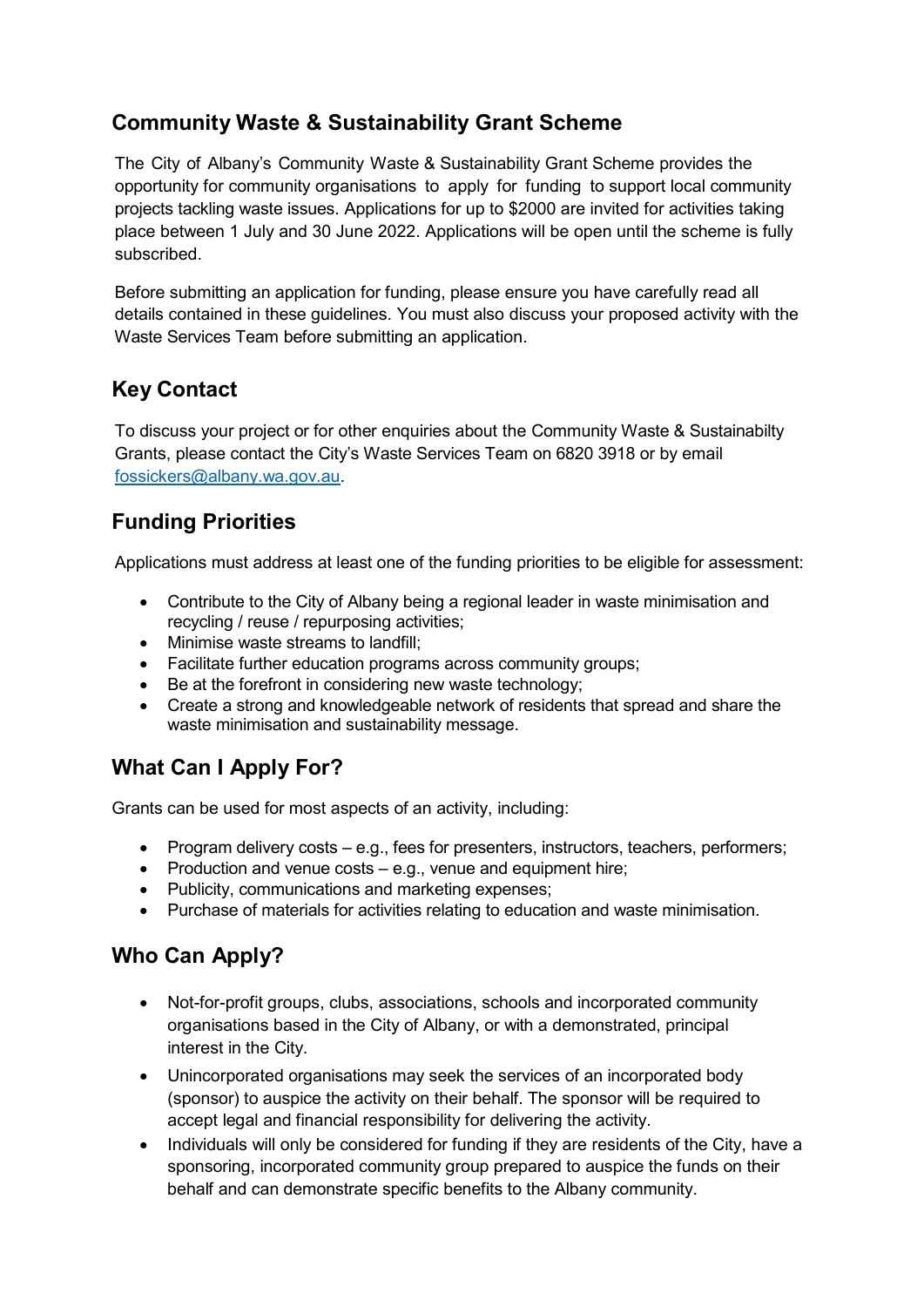## **Ineligible Applications**

The City will not fund the following:

- Retrospective or deficit expenses;
- Recurrent expenditure such as salaries, wages, electricity, insurance, water, rates and other core organisational operating costs;
- Fees associated with administering the grant funding;
- Structural or capital works to facilities, including restoration or conservation works;
- Government or quasi-government agencies;
- Funding for infrastructure projects such as:
	- **Renewable energy systems,**
	- Rainwater tanks,
	- Grey water systems,
	- Hot water systems.

#### **Application Assessment**

Applications for Community Funding will be assessed by the Waste Sustainability Officer against the following criteria:

- Addressing at least one funding priority;
- Demonstrated genuine community need for the activity;
- Creativity and innovation in solving waste problems for the region;
- Demonstrated value for money.

Applicants should answer all questions with as much detail as necessary. When completing the application form consider how your proposed activity addresses the funding priorities. Letters of support for the proposed activity, and indicative quotes for budget items are encouraged.

The Executive Director Environment and Infrastructure will approve recommended applicants for funding, with all applicants advised of the outcome of their application within two weeks of receipt by the City.

## **Conditions of Funding**

Successful applicants will be required to sign a funding agreement with the City. Auspicing organisations will enter into a funding agreement with the City on behalf of the individual or unincorporated organisation whose activity they are sponsoring.

Canvassing of elected members will automatically disqualify the application from consideration.

#### **Acknowledgements and Logos**

Successful applicants will be required to indicate how they intend to acknowledge the City of Albany's contribution towards the activity or event. The City's support must be acknowledged through any advertising, other promotional material and media publicity associated with the activity. Approval must be obtained prior to using the City's logo.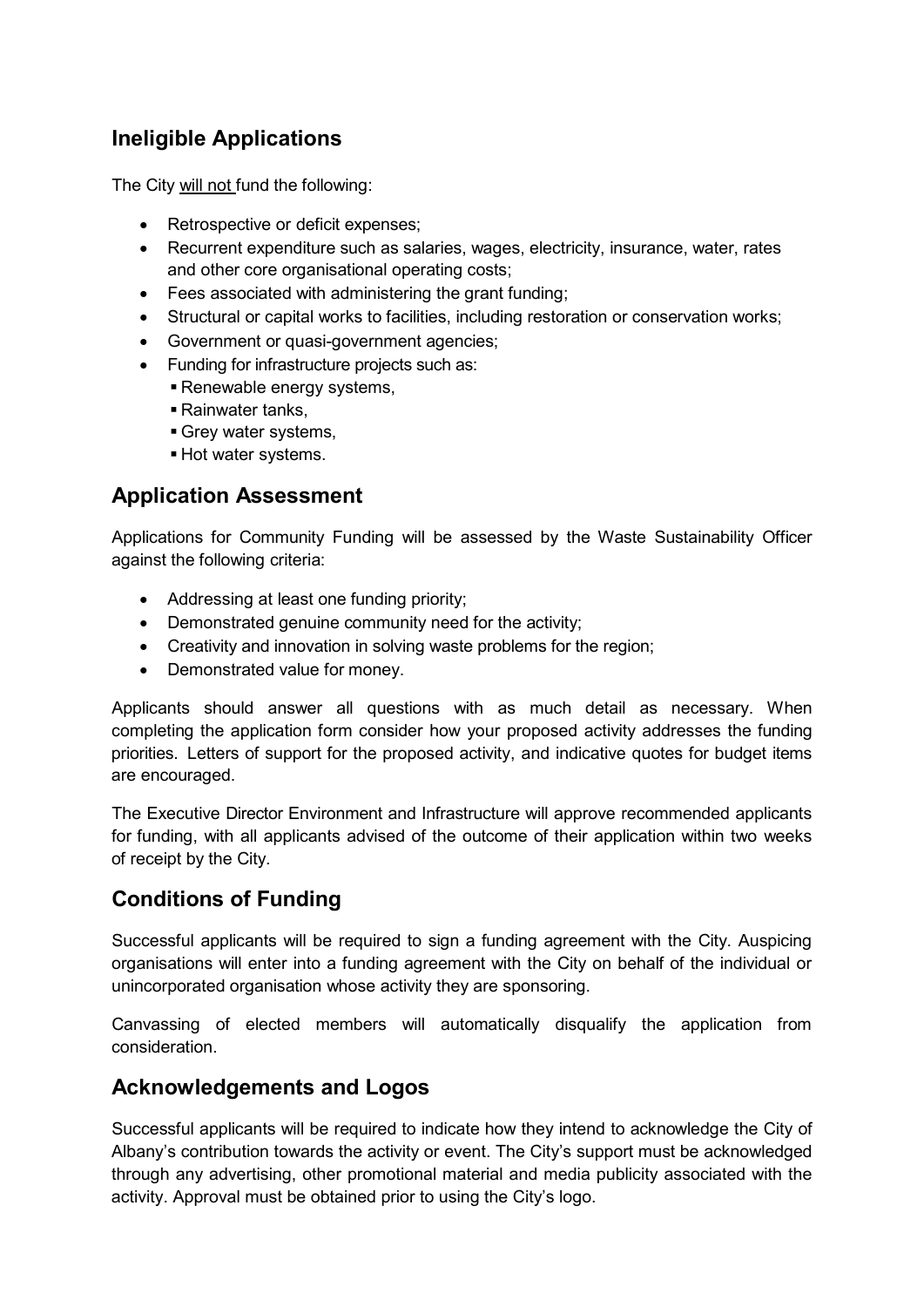## **Event Approvals**

Applicants who receive funding to host an event must seek the relevant approvals from the City's Events Team by contacting 6820 3035 or [events@albany.wa.gov.au.](mailto:events@albany.wa.gov.au)

#### **ABN and Tax Status**

Successful applicants without an ABN must complete a *Statement by a Supplier* form in order to be funded. *Statement by a Supplier* forms are available to download from the City website as a PDF or can be obtained from Australia Post.

The City cannot release funds to individuals or organisations without an ABN or signed *Statement by a Supplier* form.

Applicants must advise of their organisation's GST status. If registered for the GST individuals or organisations must supply a tax invoice to receive funds.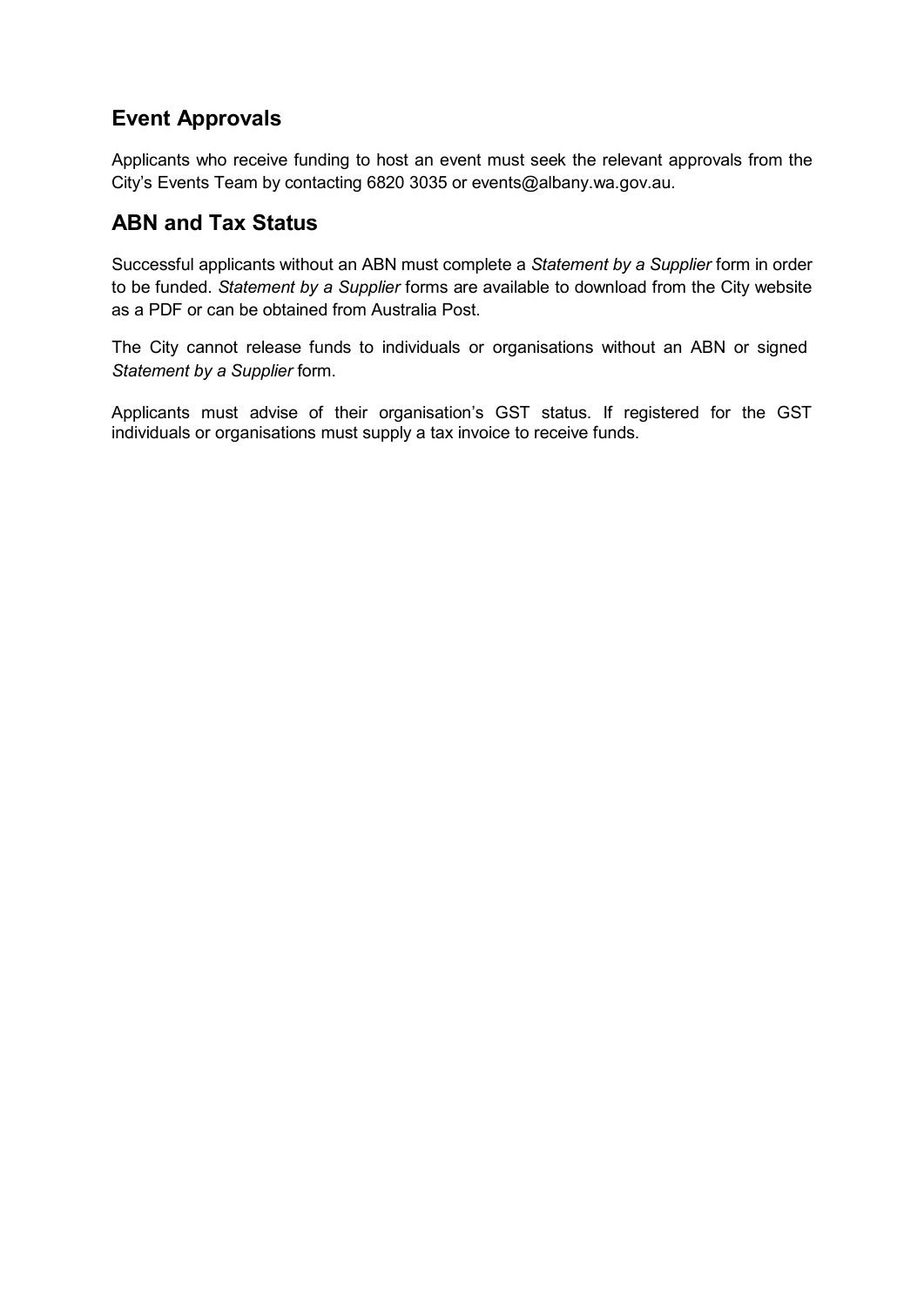## **Application**

| <b>APPLICANT DETAILS</b>                                                                                                |                               |  |
|-------------------------------------------------------------------------------------------------------------------------|-------------------------------|--|
| <b>Applicant's Name:</b>                                                                                                |                               |  |
| <b>Contact Person:</b>                                                                                                  |                               |  |
| <b>Postal Address:</b>                                                                                                  |                               |  |
| Telephone:                                                                                                              |                               |  |
| Email:                                                                                                                  |                               |  |
| Is the applicant (tick<br>one box only):                                                                                | an organisation<br>individual |  |
| Note: Individuals must be auspiced by an incorporated organisation. Please complete the<br>auspicing body details below |                               |  |
| <b>ORGANISATION DETAILS</b>                                                                                             |                               |  |
| <b>Name of Organisation:</b>                                                                                            |                               |  |
| Is your organisation incorporated?                                                                                      |                               |  |
| You may be required to supply a copy of your Certificate of Incorporation if your application<br>is successful          |                               |  |
|                                                                                                                         |                               |  |
| $\sqrt{}$ No (please complete the auspicing organisation details below)                                                 |                               |  |
| Does your organisation have an Australian Business Number (ABN)?                                                        |                               |  |
| Yes: (number)_<br>No                                                                                                    |                               |  |
| Is your organisation registered for GST?                                                                                |                               |  |
| No<br>Yes:                                                                                                              |                               |  |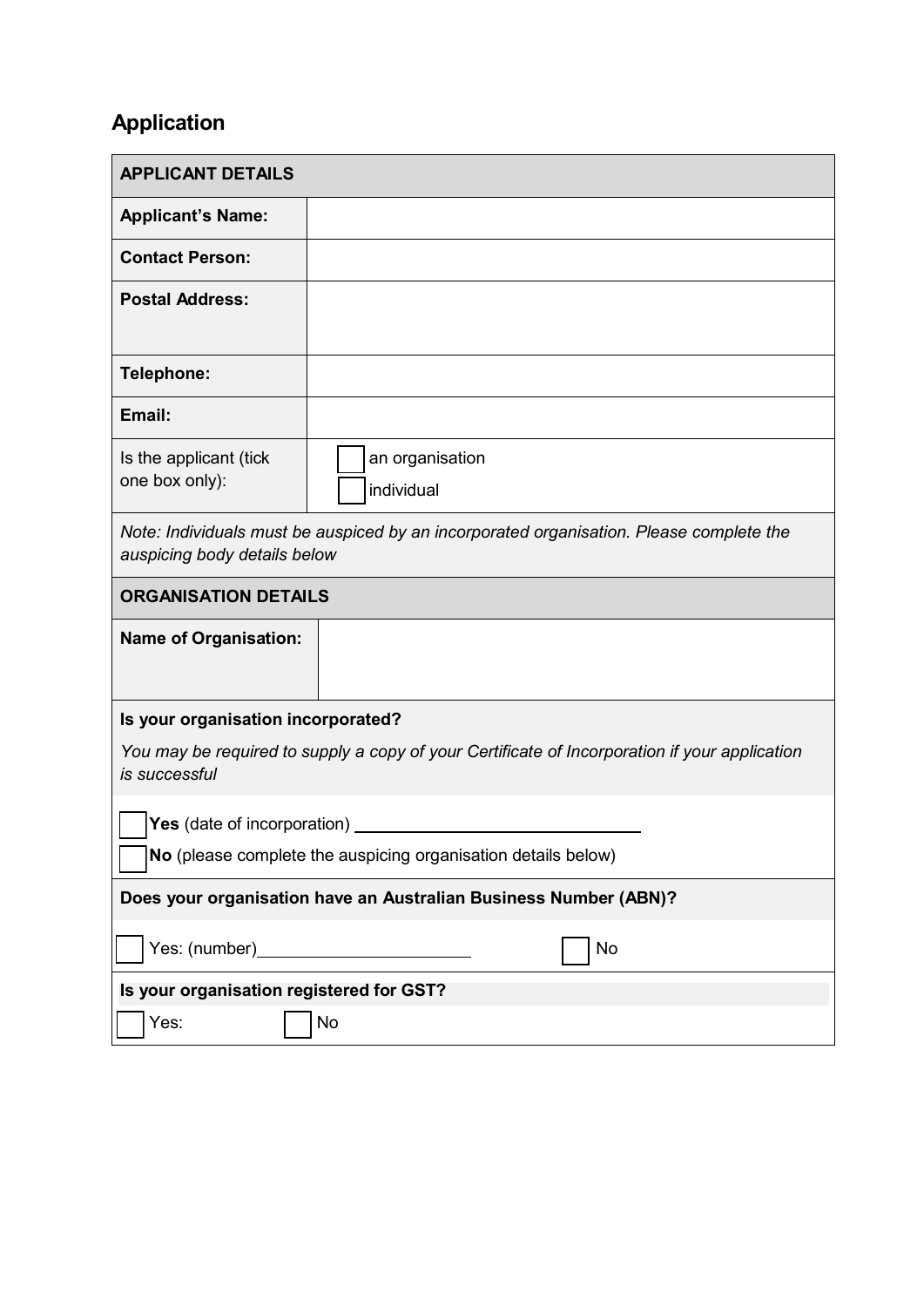| <b>ORGANISATION ADDRESS DETAILS</b>                                                                       |  |  |  |  |
|-----------------------------------------------------------------------------------------------------------|--|--|--|--|
| <b>Postal Address:</b>                                                                                    |  |  |  |  |
|                                                                                                           |  |  |  |  |
| <b>Street Address:</b>                                                                                    |  |  |  |  |
| (if different from above)                                                                                 |  |  |  |  |
| Phone:                                                                                                    |  |  |  |  |
| <b>Mobile:</b>                                                                                            |  |  |  |  |
| Fax:                                                                                                      |  |  |  |  |
| Email:                                                                                                    |  |  |  |  |
| <b>ORGANISATION CONTACT PERSON</b>                                                                        |  |  |  |  |
| Name:                                                                                                     |  |  |  |  |
| <b>Position/Role:</b>                                                                                     |  |  |  |  |
| <b>Postal Address:</b>                                                                                    |  |  |  |  |
| Phone:                                                                                                    |  |  |  |  |
| <b>Mobile:</b>                                                                                            |  |  |  |  |
| Fax:                                                                                                      |  |  |  |  |
| Email:                                                                                                    |  |  |  |  |
| If the applicant is an individual, or a non-incorporated group, please complete the<br>following section. |  |  |  |  |
| Auspicing organisation's name:                                                                            |  |  |  |  |
| <b>Contact person:</b>                                                                                    |  |  |  |  |
| <b>Postal Address:</b>                                                                                    |  |  |  |  |
|                                                                                                           |  |  |  |  |
| Phone:                                                                                                    |  |  |  |  |
| Email:                                                                                                    |  |  |  |  |
| Is the auspicing organisation registered for GST?                                                         |  |  |  |  |
| Yes:<br>No                                                                                                |  |  |  |  |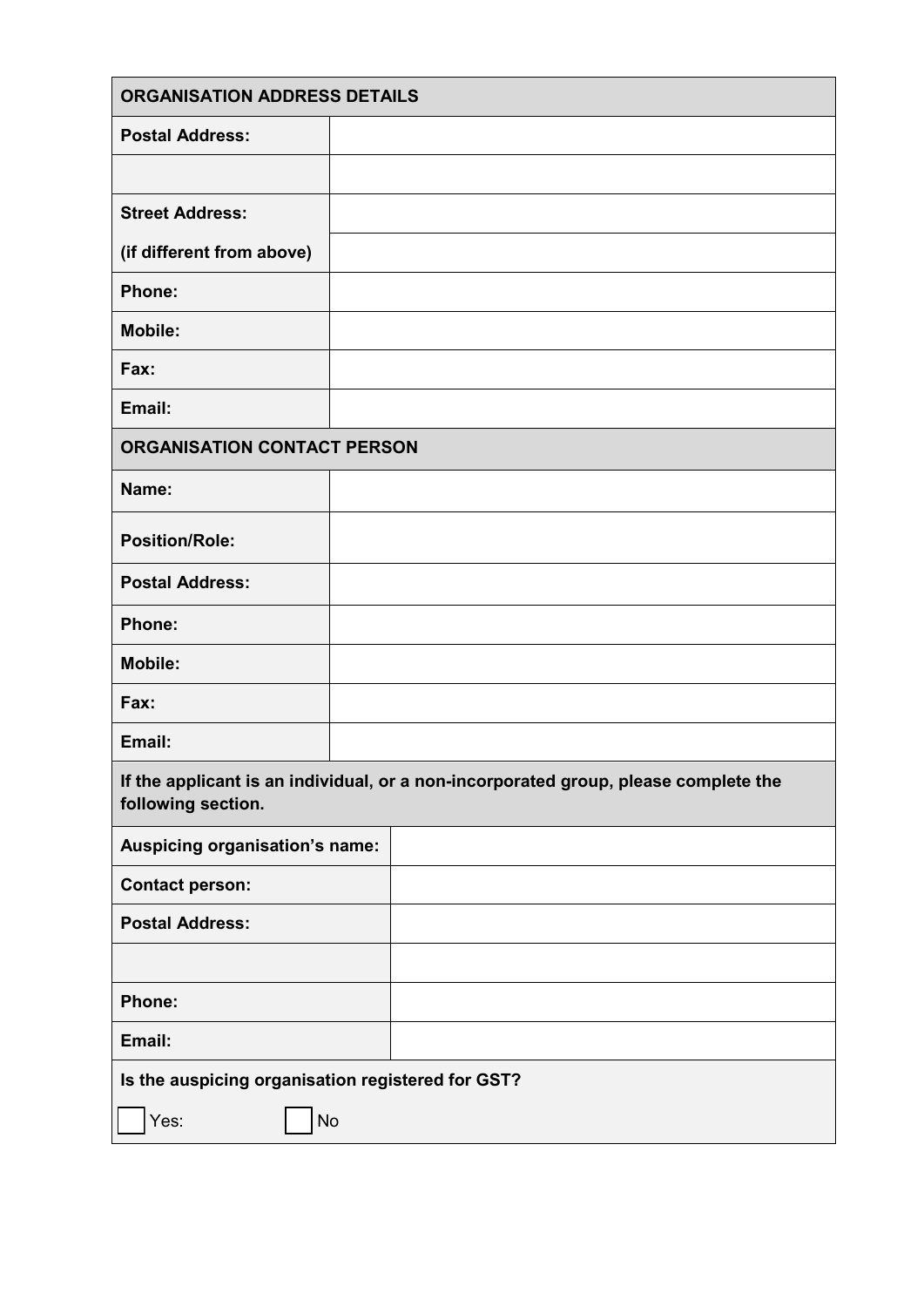| Your Project (Please describe your proposed activity and what the funding will be used for.<br>An additional A4 page can be attached to provide more detail on your project.):                                                                                                                                                                                                                                                                                                                                                                                      |                                                                   |  |  |
|---------------------------------------------------------------------------------------------------------------------------------------------------------------------------------------------------------------------------------------------------------------------------------------------------------------------------------------------------------------------------------------------------------------------------------------------------------------------------------------------------------------------------------------------------------------------|-------------------------------------------------------------------|--|--|
|                                                                                                                                                                                                                                                                                                                                                                                                                                                                                                                                                                     |                                                                   |  |  |
| <b>Project Start Date:</b>                                                                                                                                                                                                                                                                                                                                                                                                                                                                                                                                          |                                                                   |  |  |
| <b>Project End Date:</b>                                                                                                                                                                                                                                                                                                                                                                                                                                                                                                                                            |                                                                   |  |  |
|                                                                                                                                                                                                                                                                                                                                                                                                                                                                                                                                                                     | How will you determine whether your activity has been successful? |  |  |
| Which of the funding priorities does your project address (Applicants may select more<br>than multiple priorities):<br>Contribute to the City of Albany being a regional leader in waste minimisation and<br>recycling / reuse / repurposing activities;<br>Minimise waste streams to landfill;<br>Facilitate further education programs across community groups;<br>Be at the forefront in considering new waste technology;<br>Create a strong and knowledgeable network of residents that spread and share the<br>waste minimisation and sustainability message. |                                                                   |  |  |
| <b>Funding Requested</b><br>(excluding GST):                                                                                                                                                                                                                                                                                                                                                                                                                                                                                                                        | (Please itemise what you are requesting funding for)              |  |  |
| <b>Total Project Cost:</b><br>(excluding GST)                                                                                                                                                                                                                                                                                                                                                                                                                                                                                                                       | (Include funding from other sources)                              |  |  |